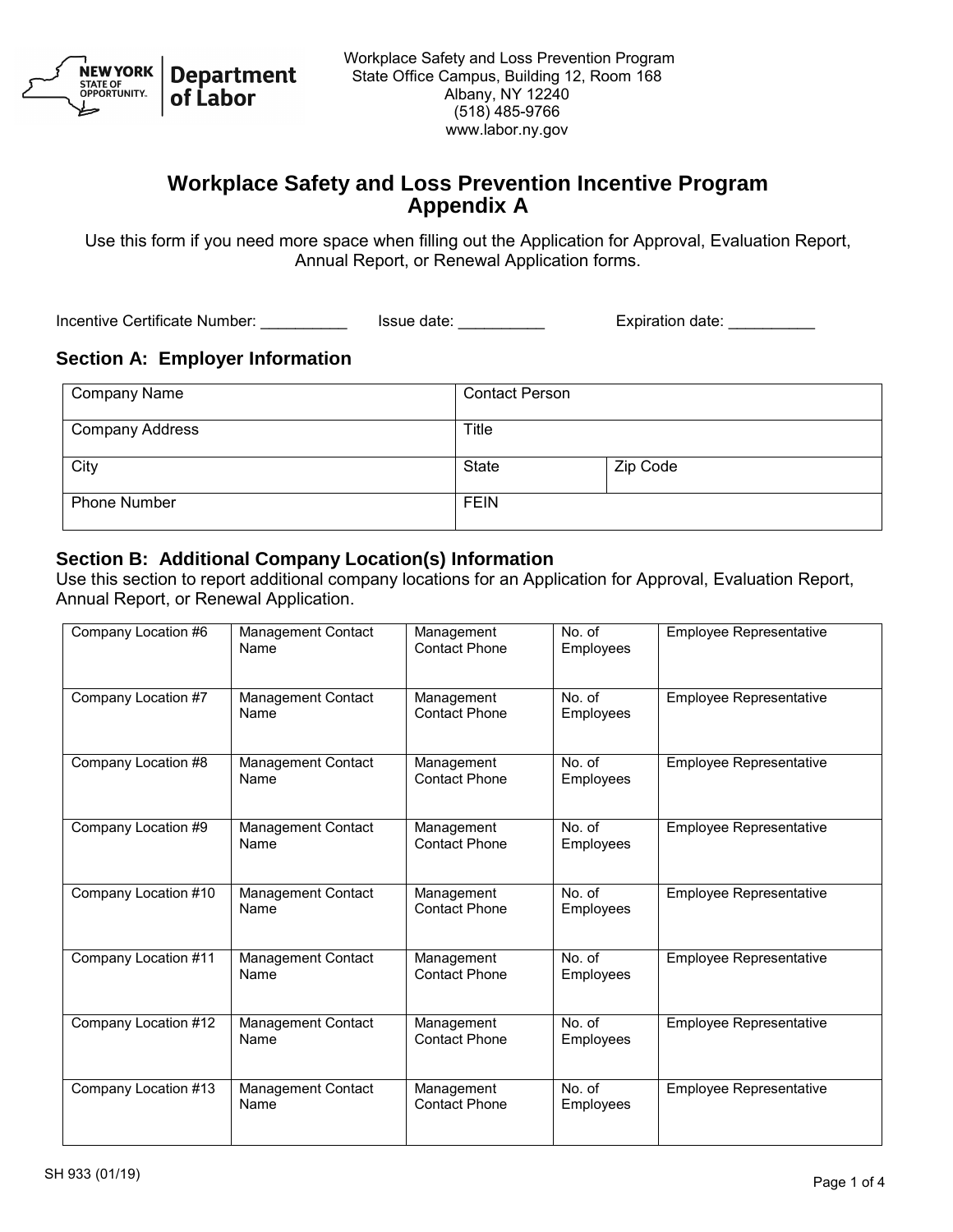| Company Location #14 | Management Contact<br>Name        | Management<br><b>Contact Phone</b> | No. of<br>Employees | <b>Employee Representative</b> |
|----------------------|-----------------------------------|------------------------------------|---------------------|--------------------------------|
| Company Location #15 | Management Contact<br>Name        | Management<br><b>Contact Phone</b> | No. of<br>Employees | <b>Employee Representative</b> |
| Company Location #16 | Management Contact<br>Name        | Management<br><b>Contact Phone</b> | No. of<br>Employees | Employee Representative        |
| Company Location #17 | Management Contact<br>Name        | Management<br><b>Contact Phone</b> | No. of<br>Employees | <b>Employee Representative</b> |
| Company Location #18 | Management Contact<br>Name        | Management<br><b>Contact Phone</b> | No. of<br>Employees | Employee Representative        |
| Company Location #19 | Management Contact<br>Name        | Management<br><b>Contact Phone</b> | No. of<br>Employees | <b>Employee Representative</b> |
| Company Location #20 | Management Contact<br>Name        | Management<br><b>Contact Phone</b> | No. of<br>Employees | <b>Employee Representative</b> |
| Company Location #21 | Management Contact<br>Name        | Management<br><b>Contact Phone</b> | No. of<br>Employees | <b>Employee Representative</b> |
| Company Location #22 | Management Contact<br>Name        | Management<br><b>Contact Phone</b> | No. of<br>Employees | Employee Representative        |
| Company Location #23 | Management Contact<br>Name        | Management<br><b>Contact Phone</b> | No. of<br>Employees | Employee Representative        |
| Company Location #24 | Management Contact<br>Name        | Management<br><b>Contact Phone</b> | No. of<br>Employees | Employee Representative        |
| Company Location #25 | <b>Management Contact</b><br>Name | Management<br><b>Contact Phone</b> | No. of<br>Employees | Employee Representative        |
| Company Location #26 | Management Contact<br>Name        | Management<br><b>Contact Phone</b> | No. of<br>Employees | Employee Representative        |
| Company Location #27 | <b>Management Contact</b><br>Name | Management<br><b>Contact Phone</b> | No. of<br>Employees | Employee Representative        |
| Company Location #28 | Management Contact<br>Name        | Management<br><b>Contact Phone</b> | No. of<br>Employees | Employee Representative        |
| Company Location #29 | Management Contact<br>Name        | Management<br><b>Contact Phone</b> | No. of<br>Employees | Employee Representative        |
| Company Location #30 | Management Contact<br>Name        | Management<br><b>Contact Phone</b> | No. of<br>Employees | Employee Representative        |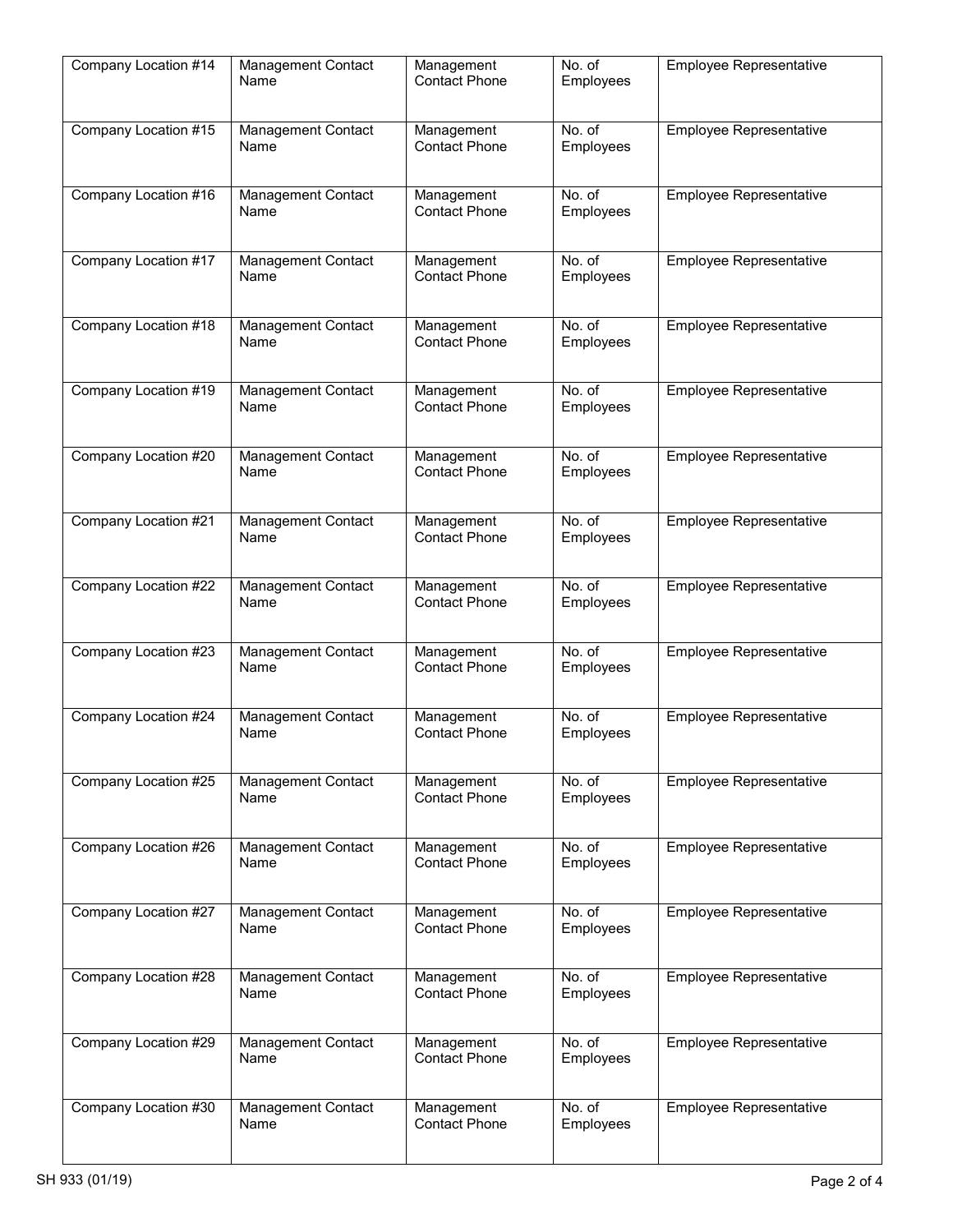## **Section C: Additional Employee Representative(s) Information**

Use this section to report additional Employee Representatives with an Application for Approval, Evaluation Report, Annual Report, or Renewal Application.

| Employee Representative (#4)  | Bargaining Unit (if applicable) |
|-------------------------------|---------------------------------|
| <b>Work Location</b>          | Phone Number                    |
| Employee Representative (#5)  | Bargaining Unit (if applicable) |
| <b>Work Location</b>          | <b>Phone Number</b>             |
| Employee Representative (#6)  | Bargaining Unit (if applicable) |
| <b>Work Location</b>          | <b>Phone Number</b>             |
| Employee Representative (#7)  | Bargaining Unit (if applicable) |
| <b>Work Location</b>          | <b>Phone Number</b>             |
| Employee Representative (#8)  | Bargaining Unit (if applicable) |
| <b>Work Location</b>          | <b>Phone Number</b>             |
| Employee Representative (#9)  | Bargaining Unit (if applicable) |
| <b>Work Location</b>          | <b>Phone Number</b>             |
| Employee Representative (#10) | Bargaining Unit (if applicable) |
| <b>Work Location</b>          | <b>Phone Number</b>             |
| Employee Representative (#11) | Bargaining Unit (if applicable) |
| <b>Work Location</b>          | <b>Phone Number</b>             |
| Employee Representative (#12) | Bargaining Unit (if applicable) |
| <b>Work Location</b>          | <b>Phone Number</b>             |